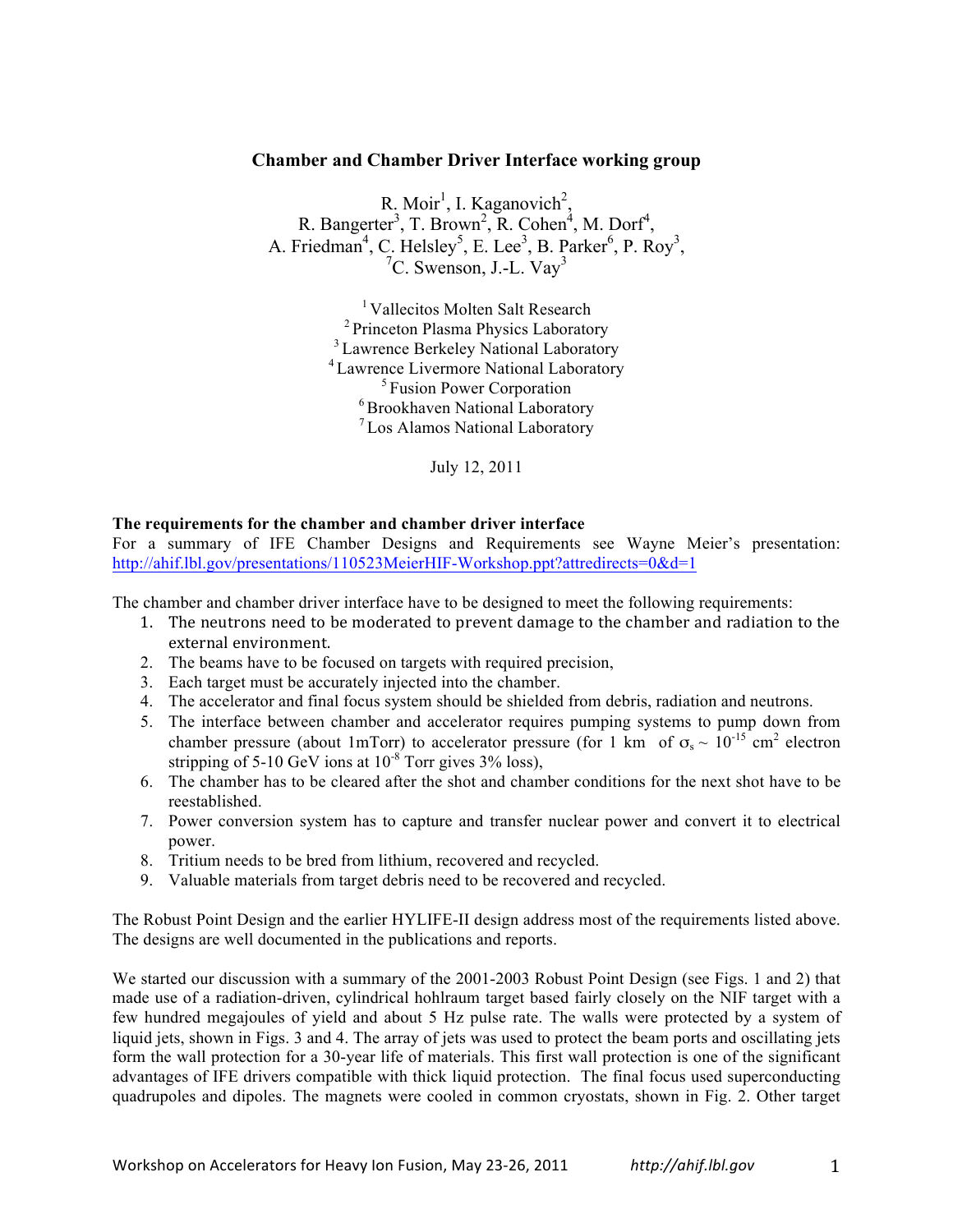designs with one or two compact groups of beams would have a similar chamber design. However, when the yield approaches the GJ range, the pulse rate can be reduced to 1 Hz range. At this pulse rate, gravity can be relied upon for chamber clearing. Therefore, the chamber designs such as waterfalls (HYLIFE-I) can be considered for liquid wall protection. However, for high output per pulse designs it may be necessary to increase the radius of the chamber. Multiple chambers and large total power still have similar chamber considerations as the Robust Point Design even though the beams might be of much higher kinetic energy and therefore fewer individual beams are used for target illumination. Having fewer beams is an advantage for there is less likelihood of neutron escape.



**Figure 1:** An isometric view illustrating the configuration arrangement of the Robust Point Design (RPD-2002) for a Heavy Ion Power Plant. To give scale the chamber and its final focal system are shown in the ITER building approximately 75 m long.



**Figure 2:** Magnet Assembly Overall Design Philosophy: quadrupole magnets are located in common cryostats. One cryostat structure houses magnet 1 quadrupole and a second cryostat contains magnets 2 and 3 quadrupole assemblies and another magnet 4. The final focus magnet is 6 m from the target and the array shown above is 10 m long. Intermagnet supporting structure is used to align and support magnets 1, 2, 3 and 4 plus add to the overall shielding requirements**.** The current design assumes that a complete final focus magnet section is replaced if maintenance is required**.**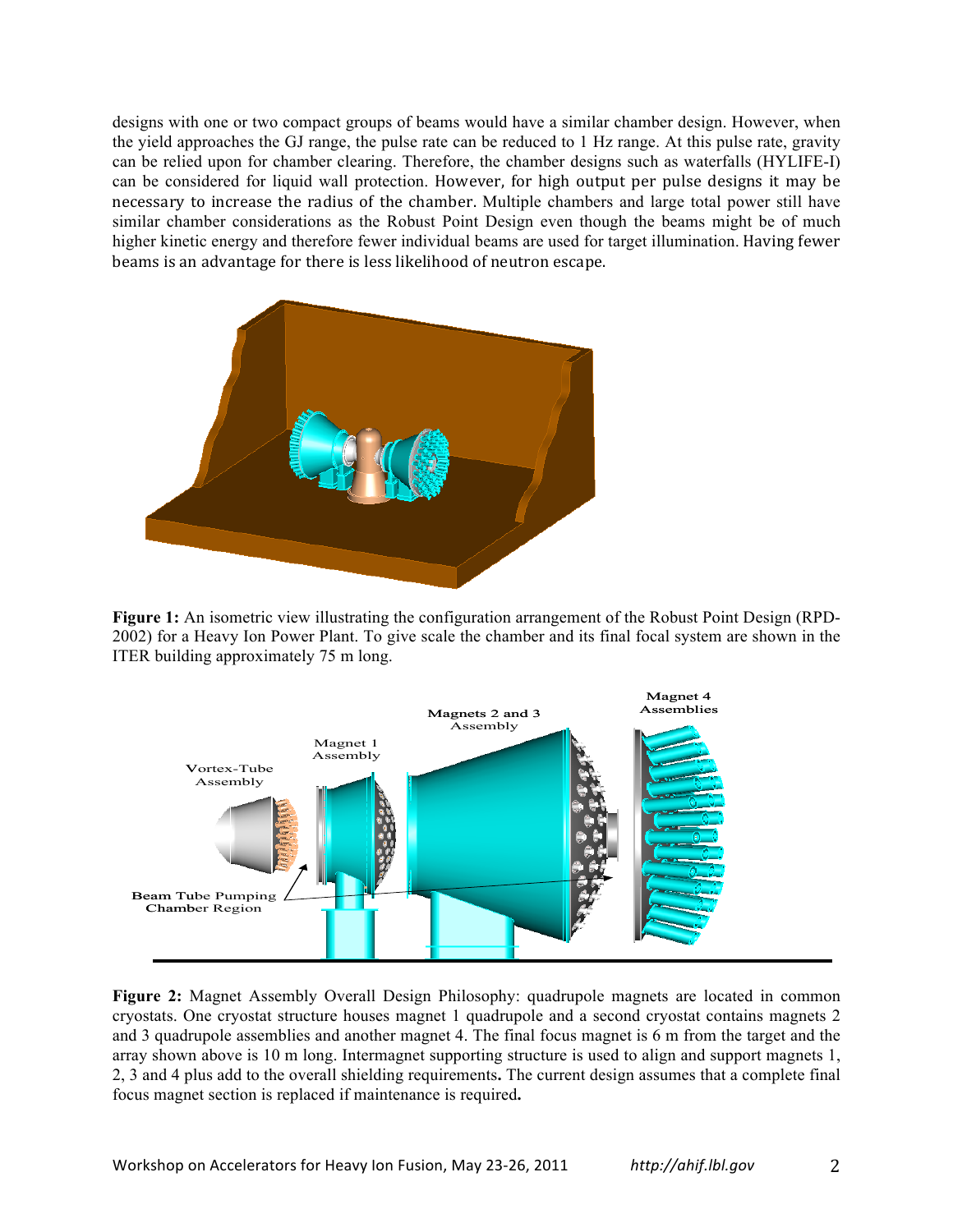

Schematic Liquid Jet Geometry **Figure 3:** The Robust Point Design (RPD) beam line and schematic of liquid jet geometry.



**Figure 4**: Vortex chamber and beam layout for the X-target. The final dipole bends the beams slightly.

In the RPD design the "pocket" is cleared of liquid debris after a shot by oscillating jets. Close fitting jets protect the beam ports from neutrons. A liquid vortex around each beam line with cooler molten salt reduces the vapor pressure. Shutters, included in the HYLIFE-II but not shown in RPD design have to be installed to prevent much of the vapor from entering the focal magnets. Plasma sources at each end of the vortex would provide electrons to neutralize the space charge of the beam passing to the target. A small dipole magnet and electrostatic electron clearing system, not shown, would prevent electrons from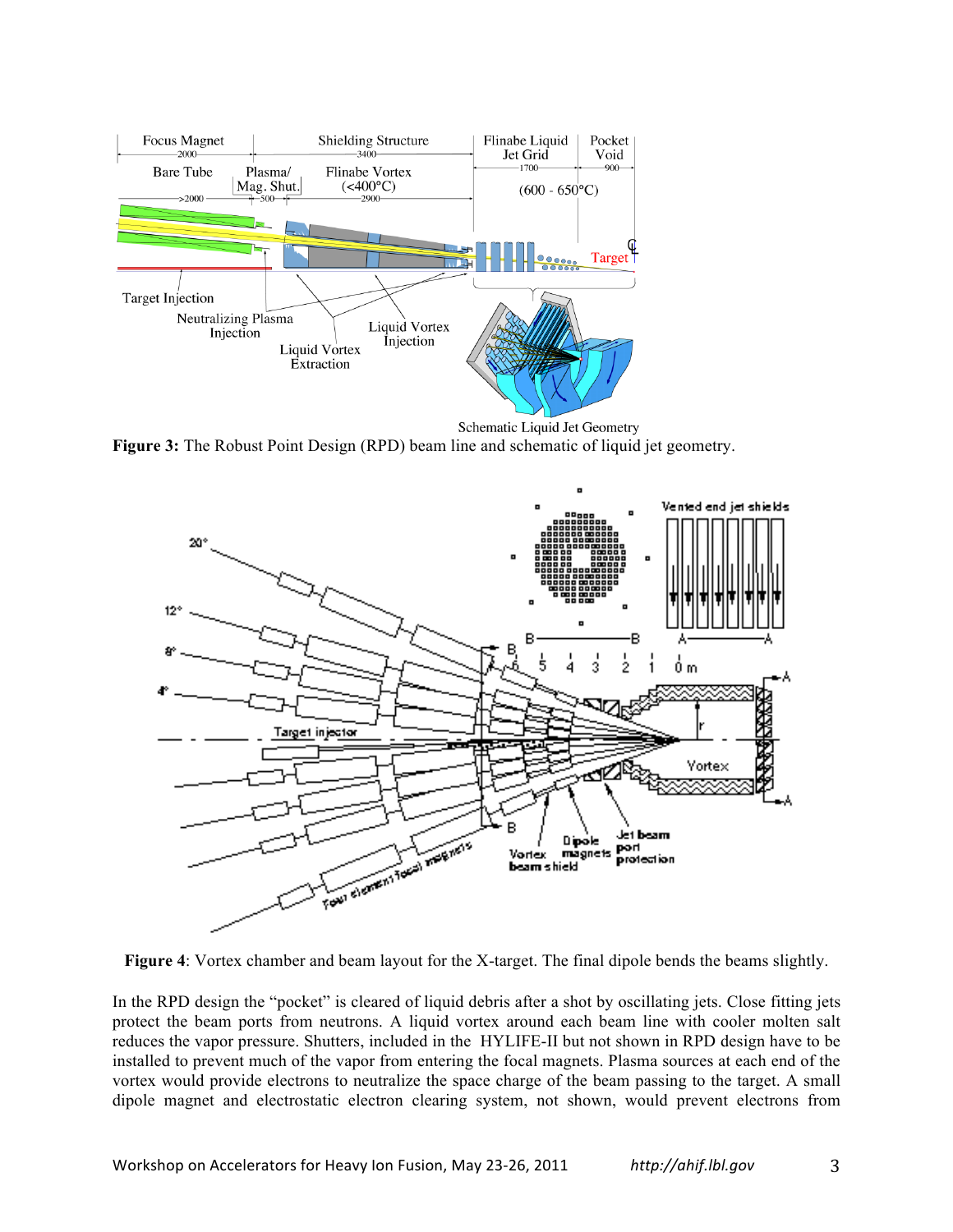entering the focal magnet system. The final focus system and chamber interface shown in the prior four figures have been worked out in considerable detail and are well documented in publications.

### **High-level Interface Issues**

#### **Thermal management**

Cold 4 K magnets must be insulated from hot  $400^{\circ}$  C Flinabe. Neutron and other radiative fluxes must be minimized to prevent quenching of the superconducting magnets or final focus elements need to be made from non-superconducting material. Hydraulics were studied in the water jet experiments at UC Berkeley and elsewhere.

## **Vacuum management**

The vapor pressure in the target chamber, p  $\sim 10^{-3}$  Torr ,needs to be isolated from high vacuum in the beam lines at  $\sim 10^{-8}$  Torr. Debris from target must be kept out of beam lines. The effective solution is adding a mechanical shutter and the vortex with <400 °C molten salt with its lower vapor pressure.

## **Mechanical support**

Due to pulsed power the structures are subject to large mechanical stresses. In addition, quadrupole magnets interact with each other. The mechanical support structure has to be designed to withstand these stresses. Reduction in size of the final focusing array is highly desirable, and opportunities to achieve this were discussed.

#### **Radiation management**

Magnets must be shielded for 30-year lifetime. Nuclear heating of the superconducting magnets must be as low as possible. Neutron loss to the external environment must be minimal. Studies by Latkowski showed the neutron damage lifetime of the magnets was over three decades.

#### **Magnet alignment**

Beam alignment must be maintained within less than 1mm. This requires magnet alignment and active correction with pulsed dipoles.

#### **Maintenance and Assembly**

The target and beam array design should allow power production in the event of the loss of a few beam lines. Failed beam lines have to be replaced in less than 6 months.

#### **Utility Feeds management**

Magnets are closely packed. This presents a challenge for providing utility feeds for cryogenic system, magnet power, instrumentation lines, and Flinabe lines from all of the  $\sim$ 100 beam lines.

#### **The recommendations of the chamber and chamber driver interface group**

A program on chamber and chamber driver interface R&D is recommended including one or more *multidisiplinary* HIF design studies of an integrated HIF power plant based on the RPD or similar illumination geometry and include new facilities to address chamber issues.

The study should develop complete baseline scenarios of simultaneous compression and focus of intense beams to target including resolution of uncertainties, optimization of the system, analysis of errors and misalignments, effects of beam stripping in collisions, gas desorption form the walls, imperfect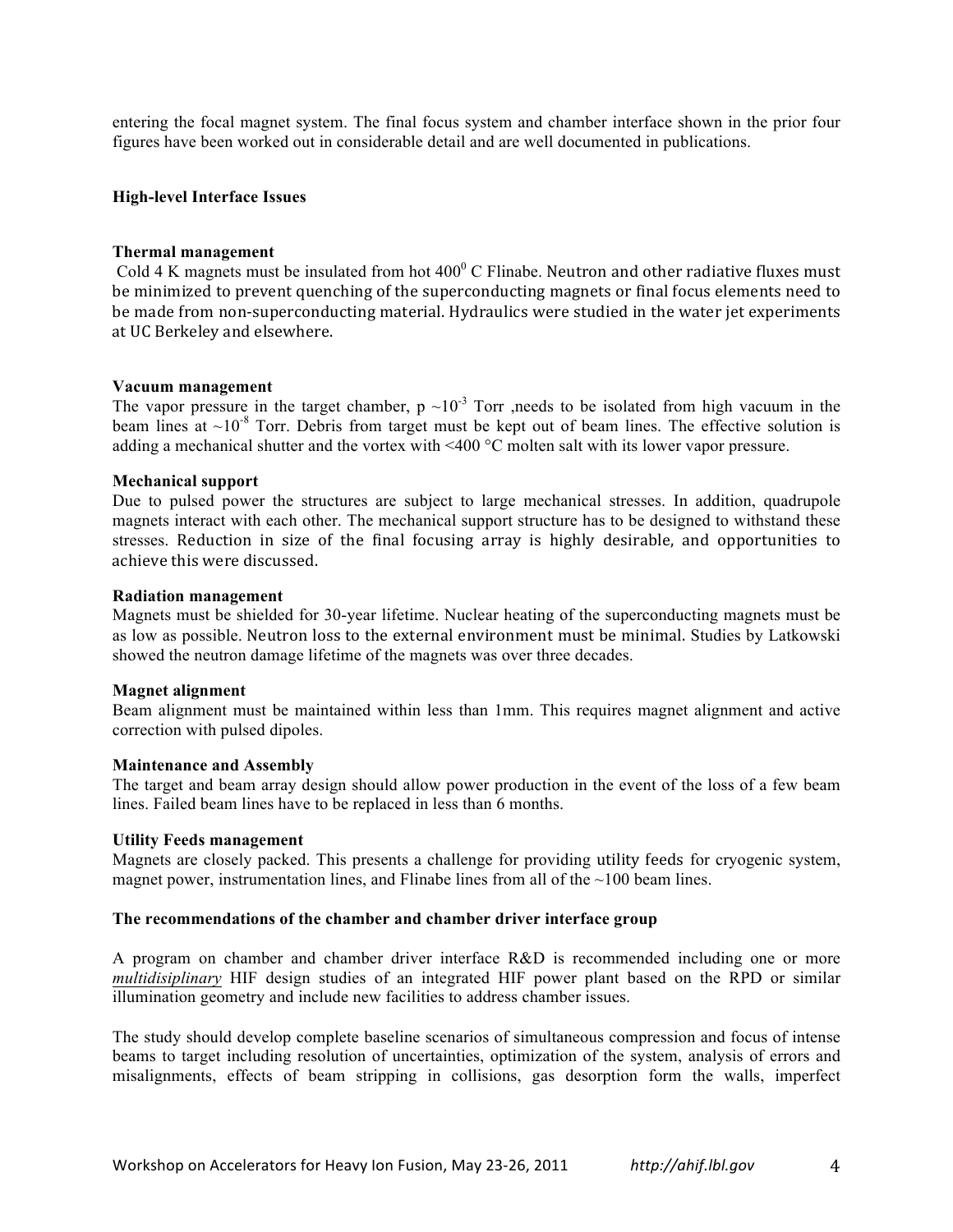neutralization of beam space charge and current with care being taken to examine alternatives that might relieve constraints inherent in the RPD configuration.

The current RPD chamber was designed specifically for an induction linac driver. However, it could be used for other driver configurations such as an RF driver with similar illumination required by the target. One of the RF driver systems ("single-pass") shown at the workshop had a much higher kinetic energy. The induction driver could have had a higher energy if desired. The target for the single-pass RF system's chamber would only need to have a total of eight entrance beam ports, a tremendous simplification of the design that affects neutron containment, maintainability, and operational reliability. And it would need to be larger in diameter for conceptual RF systems have energy release per pulse that is significantly higher. The added wall damage effects of these higher yield pulses could be strongly mitigated by the intervention of the Lithium or Flibe or Flinabe jets and droplets typically of cm dimensions but a radius increase of perhaps 30 percent might be" needed. A program to examine alternate uses of the RPD concept seems warranted.

The study should encompass the following:

- Perform a comprehensive survey of current status of knowledge on liquid wall designs for chamber, neutralization sources, beam neutralization requirements, and a tolerable momentum spread of the beam for focusing.
- Explore combinations of electrostatic and magnetic quadrupoles for achromatic focusing.
- Develop designs with thick liquid walls, including a liquid vortex with no moving parts with 50 year lifetime and reduced pumping power, and conduct fluid dynamic experiments to validate designs.
- Design rotating shutters to keep debris out.
- Study plasma sources for neutralization capable of working in a neutron radiation environment
- Include dipoles to steer the beam to the target.
- Perform comprehensive optimization of the final focus design for the HIF driver, including:
	- Study of beam pulse shaping with different individual beam pulses, each shaped in time.
	- Study of design with larger-radius beam spots allowed at the target. This would allow easier focusing and thus smaller beam aperture in the final focus.
	- Reconsider higher beam kinetic energy and reduced number of beams.
	- Consider elliptical holes in a shield for the final focus magnets instead of circular. This is more consistent with the beam shape.
	- Design array of final focus magnets with magnetic flux sharing to achieve a closelypacked array of beams. This would allow much reduced shielding.
	- Consider different materials for the final magnet, including normal conducting materials based on new recently developed materials to reduce the size of the magnet array.

It was noted that the proposed study requires many large scale simulations to be performed preferably in three dimensions, demanding for further development of three dimensional codes for beam-plasma interactions including robust support for code development, benchmarking, maintenance, and user support.

Although much of the discussion centered on designs from US induction-linac HIF research programs, an effort should be made to broaden the opportunities for other and international institutions to participate in the recommended programs. Future programs should enable cooperation with partners where different systems approaches exist (e.g., RF systems).

The requirements of chambers compatible with an RF accelerator should be examined. The basic RPD design may be appropriate if the number of ports is reduced to 4 from each of two sides. This